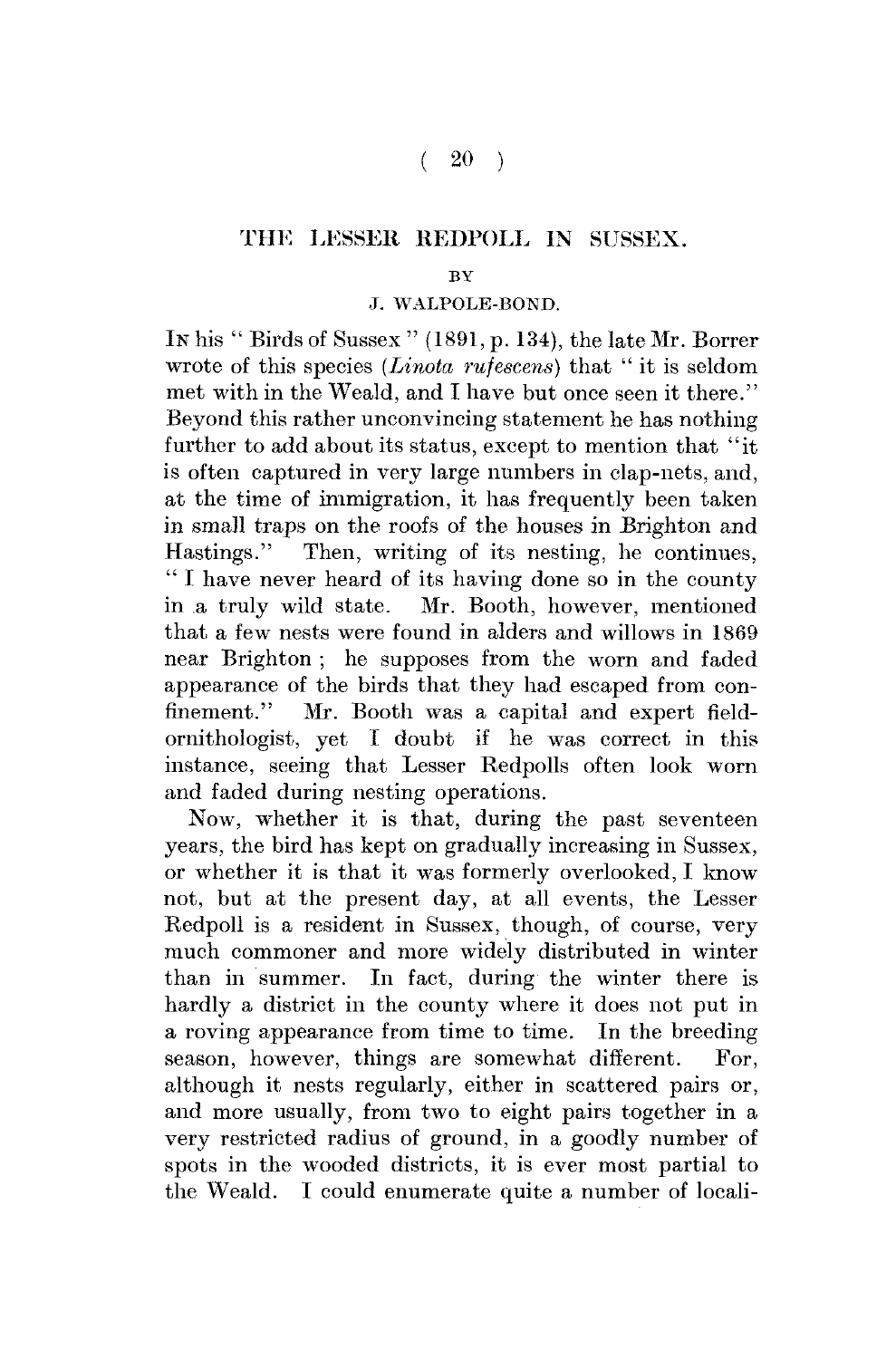ties within easy touch of Horsham where this sprightly and engaging Finch rears its young annually; but, be it noted, in *varying numbers,* for in some years (such as, for instance, 1905 and 1908) it is much more plentiful than in others.

These Sussex Lesser Redpolls affect several quite different nesting haunts. But they are *very local,* and their presence is, of course, subject to that of trees in more or less abundance. Among favourite haunts are the alders, swaying till they meet over those sluggish streams which connect with, or flow out of, many of our big mill pools ; the shrubberies and ornamental grounds of country mansions ; long " strippy" plantations of saplings ; hedgerows ; " shaws " intersecting common land with their outlying, self-sown conifers ; and, lastly, thinly-planted larch plantations of fair growth. I am intimate with one such small planting of about; an acre in extent, growing on a bracken-decked slope, which some years harbours as many as six pairs. Thus it will be seen that there is no fixed rule for the haunt. But it is well worth remarking that nearly all the resorts, if not actually by a pond or stream, are in damp spots where the ground is seldom indeed anything but inclining to the boggy. And a great many haunts are close to a road. I have located many a pair as I have walked or cycled slowly along the highway, for the Lesser Redpoll draws attention to its haunt by continually flying about in the air, trilling and twittering the while.

Indeed, during the entire summer the Lesser Redpoll gives much of its leisure to the air. One minute it alights in some tree—it is particularly enamoured of conifers usually near, if not on, its actual summit, whence, after two or three minutes breathing space, it flits off, as it were, aimlessly flying to and fro for a stretch of a hundred yards perhaps, and ever and anon undertaking far longer journeys, and while it flies it trills.

These love-flights are nearly always conducted at an altitude of about twenty feet or so above the tree-tops,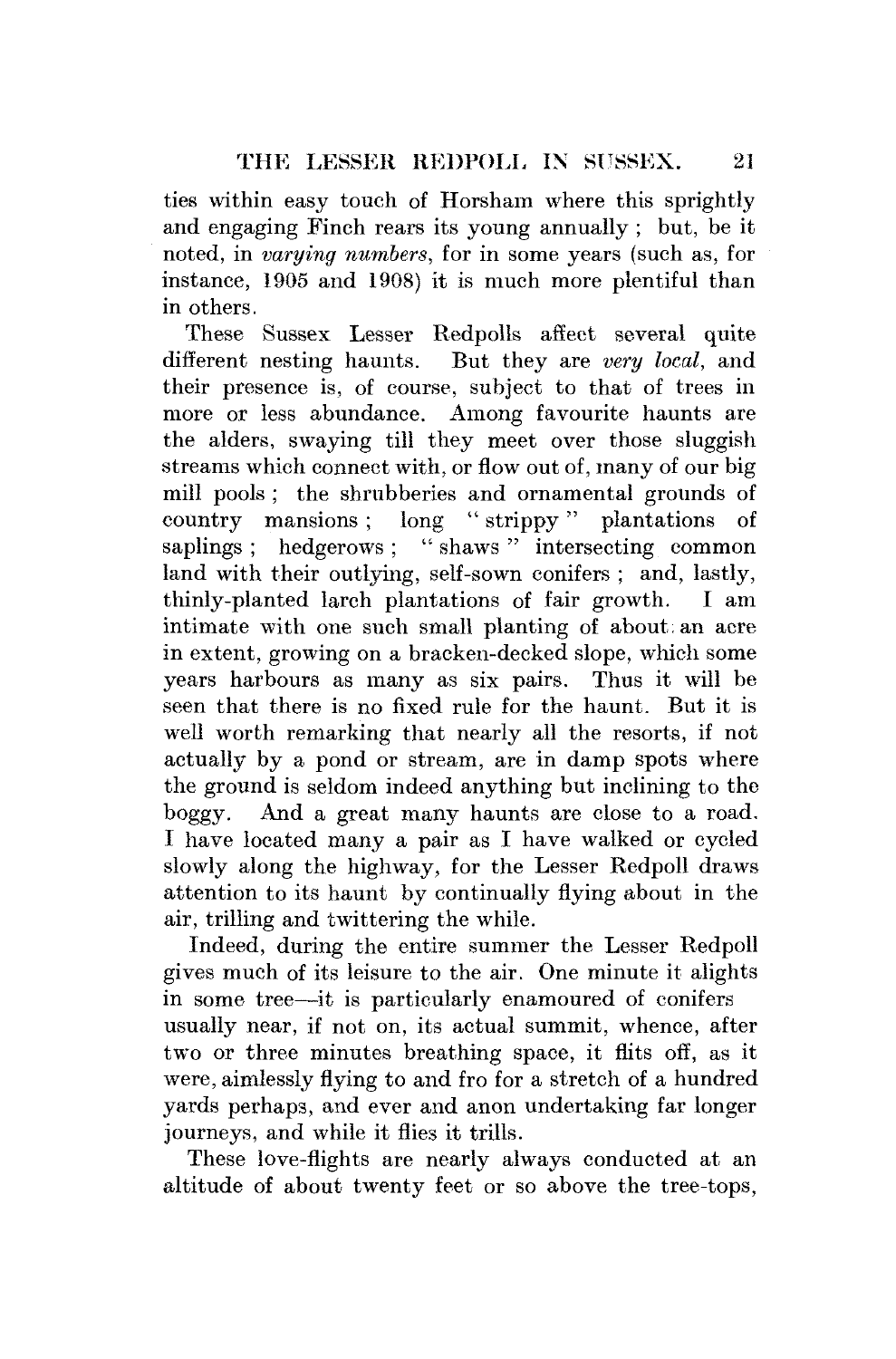unless the trees are very lofty, when they are about on a level with their summits. Besides trilling when on the wing, the bird also trills when perching, though then the performance is subdued as compared with the aerial utterance. And where several pairs are nesting very close together—as is frequently the case—all the males may be in the air together, one taking up the trilling refrain as the other ceases. I have also heard a softly modulated song from the male—always when he has been settled close to the nest. It first ascends, then descends the scale, and you must be near indeed to catch the notes at all.

As a general maxim, birds which congregate in autumn and winter, as the species under discussion does (though I have never seen very big gatherings ; usually a small party, or even only two or three, whilst a single bird at those seasons is no uncommon sight), pair annually. Despite this, however, I know many haunts which are patronized each succeeding summer by Lesser Redpolls, a fact which suggests that at any rate one of each given pair returns unerringly to the old trysting place with his or her new partner, as the case may be. In fact, I have, on several occasions, found this year's nest built within a few feet of the relics of last season's. Although the Lesser Redpoll cannot claim to be gregarious in the summer, it is certainly very social, and in some districts it is nothing for three or four nests to be placed in as many trees within a radius of a comparatively few square yards.

For a resident species the Lesser Redpoll is a notoriously late breeder, as, although the gatherings disperse and pairs are formed during the early part of April and all through that month,  $I$  can never recollect finding eggs before the middle of May, and that must be reckoned as an exceptionally early record. Even here in Sussex I seldom think it worth while to look for the nests till the last few days of that month or early in June. In 1908 the first eggs I saw were on June 6th, and between that date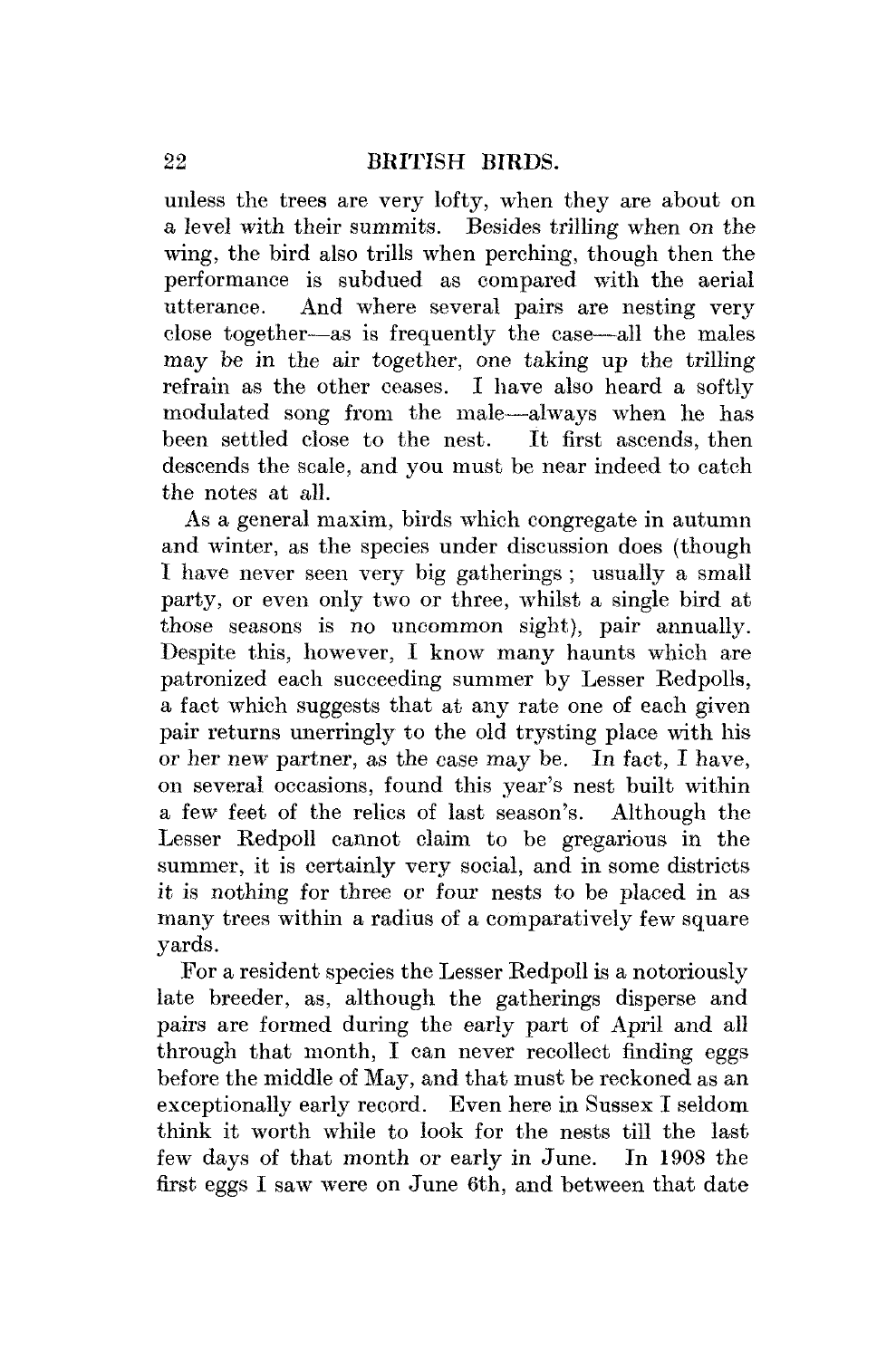and the end of the month I found several with *fresh* eggs. Yet, in 1907, in much the same district, I knew of two nests on June 17th, one containing big nestlings, the other which the young left that very day, and this in spite of the backwardness of the season. Occasionally a second brood is reared late in July, but, of course, in a different nest.

As the haunt is varied, so is the position of the nest. Some examples—and they are ever the neatest—may be found in hedgerows, either in a thorn or a sloe bush, sometimes as much as eight feet from the ground, but more usually from two to four. At other times they are in the " crotch" of an alder by the stream ; in a hedgerow elm or in a furze bush. Yet, in Sussex at all events, most nests are built as high up as possible in sapling conifers, birches, oaks, or beeches of from nine to eighteen feet high. They are always in a " crotch," and, as a further protection, portions of the nest material are often woven round the branches or twigs forming the " crotch." I have also seen nests at the end of tapering fir, larch, and holm-oak boughs, though in this case the trees have been lofty and of big girth. In one locality (in Sussex) all the nests are in stripling larches, some of which are really tall, either against the bole, resting on some tiny sprigs, or higher up on a branch projecting from the main stem, when it lies against the bole or as much as a foot away from it.

The nest, though exquisitely neat internally, always has rather a rough, not to say straggling, exterior. It varies somewhat in composition, of which the following notes, relating to four nests, will give a fair impression. The first is a very typical example, and is made of a good many slender twigs, fibrous rootlets, dry grass, and a little of the same material in a green condition, and a few flakes of moss, wholly lined with vegetable down. The second shows dried grass and plenty of greyish-green tree lichen externally, whilst the finishing off is first a layer of horsehair in strands, then a pad of vegetable down,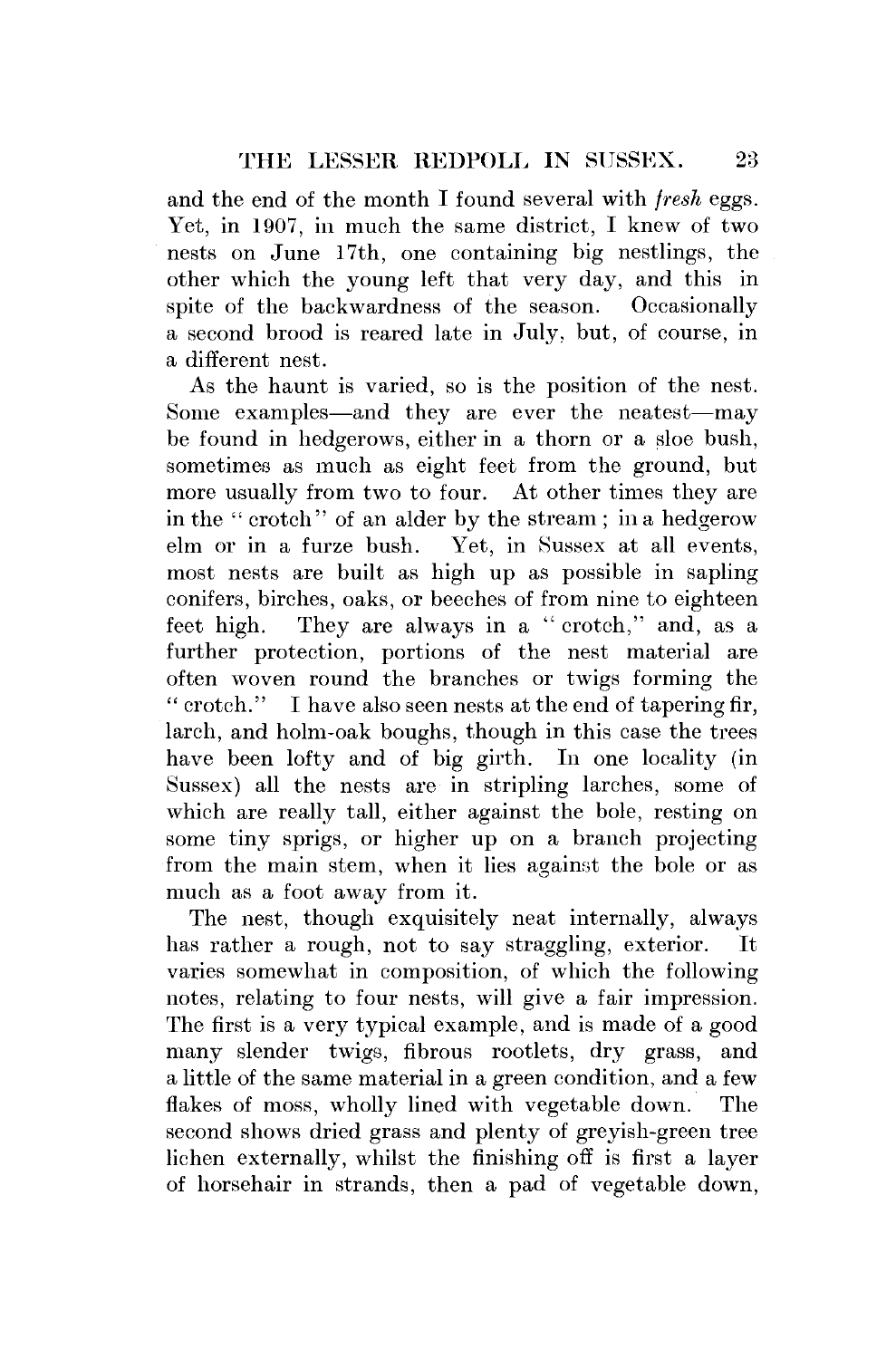and, finally, a good accumulation of Wood-Pigeon's and cock Pheasant's feathers. This is a curiously beautiful nest, and it is further peculiar owing to the fact that only one patch of the snowy vegetable down showed up in the final lining. Number three is composed of grasses, roots, and a few twigs, lined with hair, down, and a few small feathers, whilst in its lowest foundations I unearthed a strip of decayed wood, a dead leaf or two, and a few spiders' cocoons. The fourth exhibits a good deal of very green moss over the usual fine grass stems and flowers, as well as a few pieces of grey lichen, and the padding is of horsehair, down, and a sprinkling of feathers, including those of a Tawny Owl and Partridge. The vegetable down is a characteristic of and is never absent from any nest, and is frequently woven into its foundation. An average nest measures  $3\frac{1}{2}$  inches across by  $2\frac{1}{4}$  deep, with an egg-cup  $1\frac{1}{2}$  in diameter and  $1\frac{1}{2}$  in depth. Should wet weather prevail during nest-building, many a home is deserted, because so waterproof is the padding of down that in some cases the nest actually holds rain for a short time, and in exceptionally severe storms this is an unlooked-for calamity which overtakes nests holding eggs or young.

Incubation, which frequently commences with the first egg laid, is principally performed by the female, and lasts from twelve to fifteen days.

The Lesser Redpoll is usually a very close and intrepid sitter. Sometimes I have stroked one or even lifted it bodily off its eggs, but more usually it slips off the nest when an intruding hand is within an inch or two of it. I have known one to perch on the hand of the man who was examining the eggs ; and I have seen another return and nestle down into the fork from which there had just been taken the nest ; whilst you can fearlessly remove a nest from its site and replace it after examination without causing desertion.

The nest is not a very easy one to discover. To find it usually means long and hard searching in a spot where the